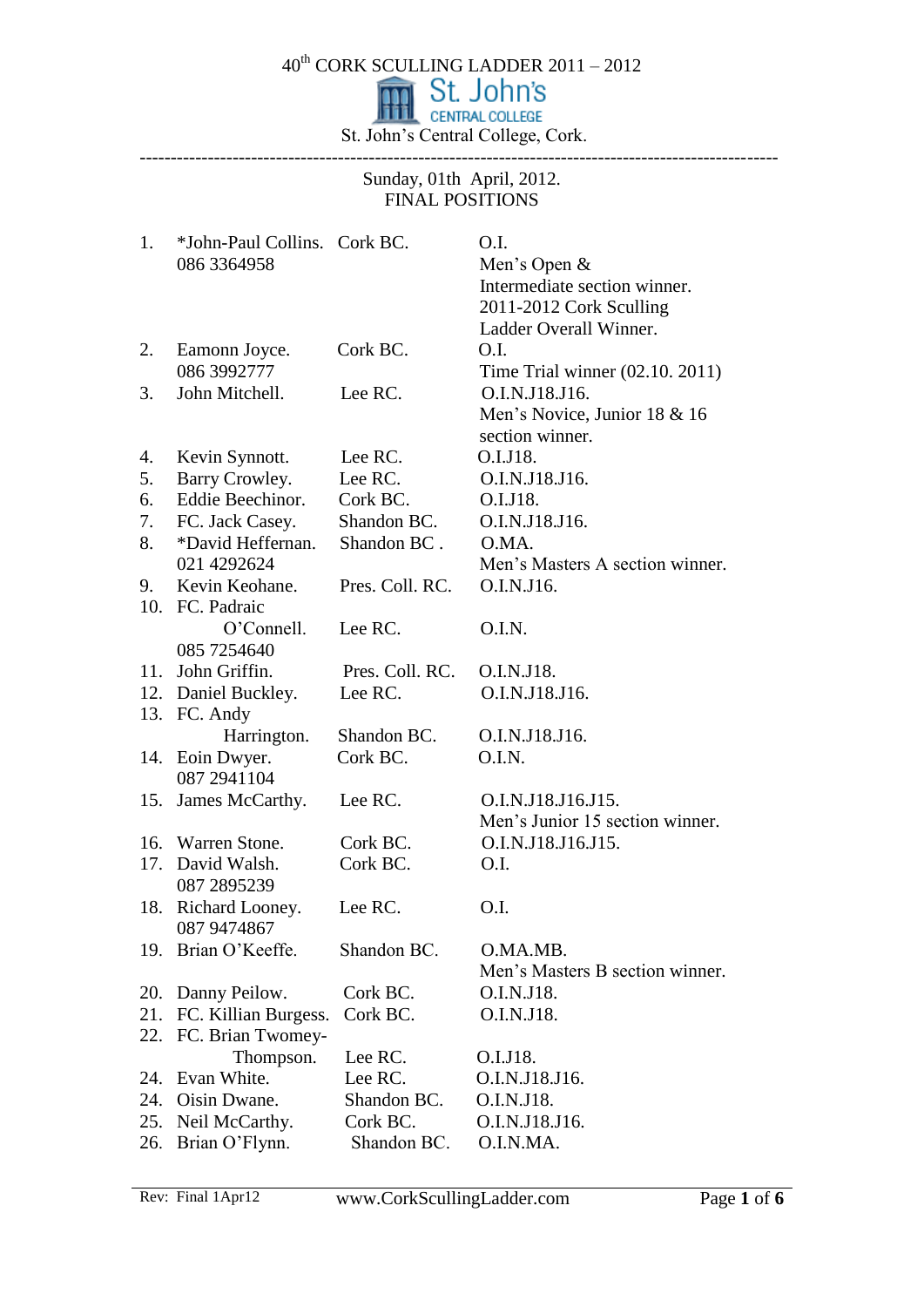40th CORK SCULLING LADDER 2011 – 2012

| St. John's Central College, Cork. |  |
|-----------------------------------|--|
|                                   |  |
|                                   |  |

|     | 087 2366260             |                 |                                    |
|-----|-------------------------|-----------------|------------------------------------|
| 27. | John Higgins.           | Pres. Coll. RC. | O.I.N.J18.J16.                     |
|     | 28. Stephen Murphy.     | Cork BC.        | O.I.N.J18.J16.J15.                 |
|     | 29. FC. Charlie Murray. | Cork BC.        | O.I.N.J18.J16.J15.                 |
|     | 30. FC. Brian Keohane.  |                 | Pres. Coll. RC. O.I.N.J18.J16.J15. |
| 31. | Niall Crowley.          | Pres. Coll. RC. | O.I.N.J18.J16.                     |
| 32. | James O'Leary.          | Cork BC.        | O.I.N.J18.                         |
|     | 33. Evan White.         | Lee RC.         | O.I.N.J18.J16.                     |
|     | 34. Matt Nagle.         | Lee RC.         | O.I.N.J18.J16.J15.                 |
| 35. | Milo Murray.            | Cappoquin RC.   | O.MA.MB.MC.MD.                     |
|     | 087 2564494             |                 | Men's Master C & D                 |
|     |                         |                 | section winner.                    |
|     | 36. Stewart Shannon.    | Clonmel RC.     | O.I.N.J18.J16.J15.                 |
|     | 37. FC. James           |                 |                                    |
|     | O'Mahony.               | Fermoy RC.      | O.I.N.J18.J16.                     |
|     | 38. Kevin Sheehan.      | Shandon BC.     | O.I.N.J18.J16.                     |
|     | 39. Ryan McKenna.       | Clonmel RC.     | O.I.N.J18.J16.                     |
|     | 40. Sean Dennehy.       | Cork BC.        | O.I.N.J18.J16.J15.                 |
| 41. | #Karen Corcoran-        |                 |                                    |
|     | O'Hare.                 | Shandon BC.     | WO.WI.WMA.                         |
|     | 087 2549824             |                 | Women's Open, Intermediate         |
|     |                         |                 | & Masters A section winner.        |
|     |                         |                 | Women's Time Trial                 |
|     |                         |                 | Winner (02.10.2011)                |
|     | 42. Conor Murphy.       | Clonmel RC.     | O.I.N.J18.                         |
|     | 43. Ciaran Looney.      | Lee RC.         | O.I.N.J18.                         |
|     | 44. Otto Cronje.        | Shandon BC.     | O.I.N.J18.                         |
|     | 45. Seamus O'Donovan    | Pres. Coll. RC. | O.I.N.J18.                         |
| 46. | Mike Driew.             | Shandon BC.     | O.MA.MB.MC.MD.                     |
|     | 087 6890212             |                 |                                    |
|     | 47. David Collins.      | Lee RC.         | O.I.N.J18.                         |
| 48. | Colm Kenna.             | Pres. Coll. RC. | O.I.N.J18.                         |
| 49. | David Keohane.          | Pres. Coll. RC. | O.I.N.J18.J16.J15                  |
|     | 50. Sarah Higgins.      | Cork BC.        | WO.WI.WN.WJ18.                     |
|     |                         |                 | Women's Junior 18                  |
|     |                         |                 | section winner.                    |
| 51. | Saoirse Horgan.         | Shandon BC.     | WO.WI.WJ18.                        |
| 52. | Chris Horgan.           | Shandon BC.     | O.I.                               |
|     | 087 2484851             |                 |                                    |
|     | 53. Ross Hill.          | Lee RC.         | O.I.N.J18.J16.J15.                 |
|     | 54. Simon Kearney.      | Lee RC.         | O.I.N.J18.J16.J15.                 |
| 55. | FC. Liam Coates.        | Lee RC.         | O.I.N.J18.J16.J15.                 |
| 56. | Alex Chadfield.         | Clonmel RC.     | O.I.N.J18.J16.J15.                 |
|     | 57. Colm Hennessy.      | Shandon BC.     | O.I.N.J18.J16.J15.J14.             |
|     |                         |                 | Men's Junior 14 section winner.    |
| 58. | Martin Farrell.         | Pres. Coll. RC. | O.I.N.J18.J16.J15.J14.             |
|     |                         |                 |                                    |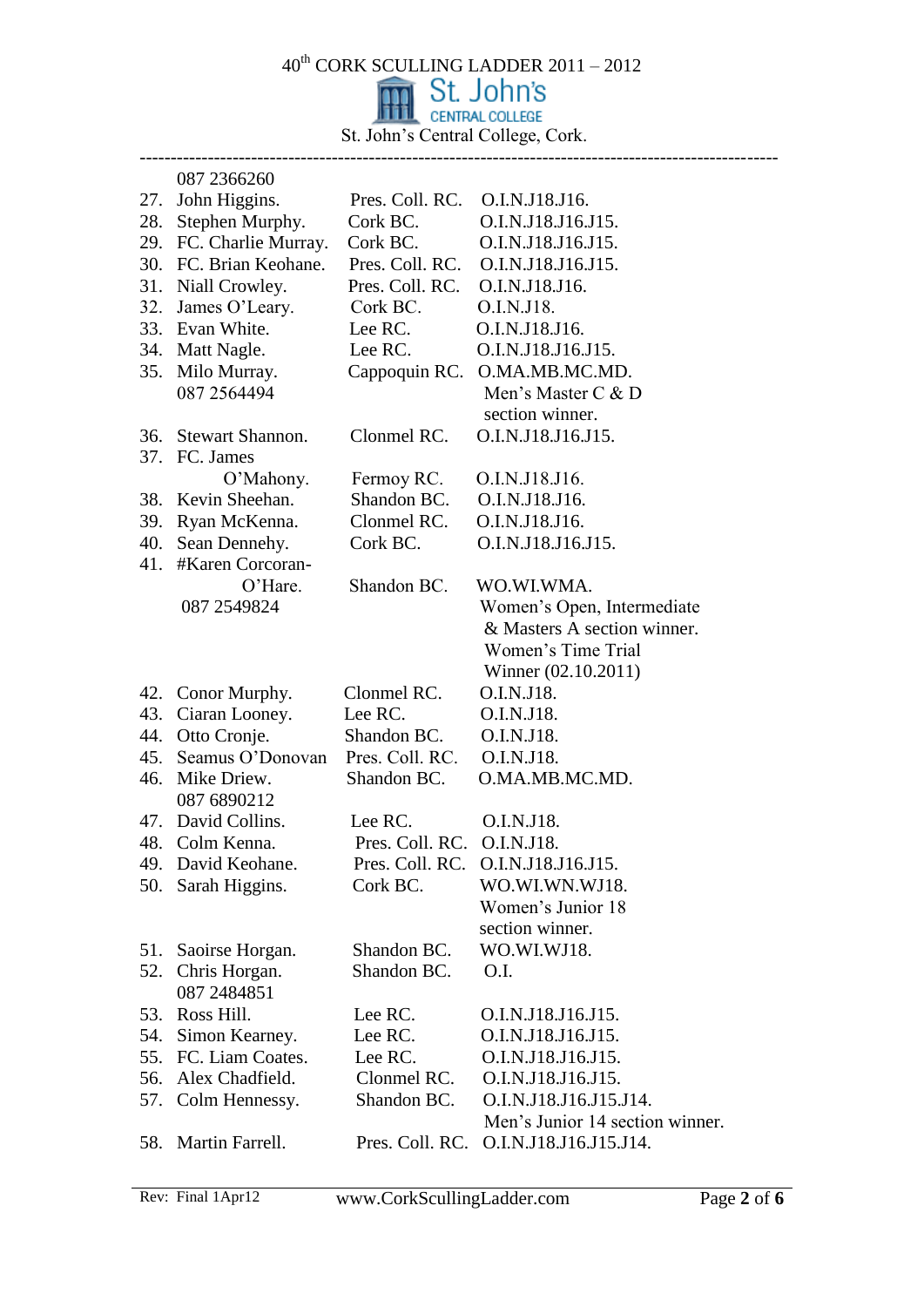$40^{\rm th}$  CORK SCULLING LADDER  $2011$  –  $2012$ 

|  | t. John's،      |
|--|-----------------|
|  |                 |
|  |                 |
|  | <b>CONTRACT</b> |

|     | 59. Conor Murphy.     | Clonmel RC.     | O.I.N.J18.                         |
|-----|-----------------------|-----------------|------------------------------------|
|     | 60. Stephen Allen.    | Clonmel RC.     | O.I.N.J18.                         |
|     | 61. Sean Lonergan.    | Clonmel RC.     | O.I.N.J18.J16.J15.J14.             |
|     | 62. Elton May.        | Clonmel RC.     | O.I.N.J18.J16.                     |
| 63. | Connor Foley.         | Lee RC.         | O.I.N.J18.                         |
|     | 64. FC. Darragh       |                 |                                    |
|     | O'Callaghan.          | Fermoy RC.      | O.I.N.J18.J16.                     |
|     | 65. Luke Carroll.     | Shandon BC.     | O.I.N.J18.J16.                     |
|     | 66. FC. Leonie Hamel. | Cork BC.        | WO.WI.WN.WJ18.WJ16.                |
|     |                       |                 | Women's Novice &                   |
|     |                       |                 | Junior 16 section winner.          |
|     | 67. Zoe Sohun.        | Fermoy RC.      | WO.WI.WN.WJ18.WJ16.                |
|     |                       |                 | WJ15.                              |
|     |                       |                 | Women's Junior 15                  |
|     |                       |                 | section winner.                    |
|     | 68. FC. Sam Keogh.    | Lee RC.         | O.I.N.J18.J16.                     |
|     | 69. David Synnott.    | Lee RC.         | O.I.N.J18.J16.J15.                 |
|     | 70. Laura Coleman.    | Shandon BC.     | WO.WI.WN.WJ18.                     |
|     | 71. Roisin Merz.      | Shandon BC.     | WO.WI.WN.WJ18.                     |
|     | 72. John O'Neill.     | Shandon BC.     | O.MA.MB.MC.                        |
|     | 086 8160973           |                 |                                    |
|     | 73. FC. Thomas        |                 |                                    |
|     | Cregan.               | Pres. Coll. RC. | O.I.N.J18.J16.J15.J14.J13.         |
|     |                       |                 | Men's Junior 13 section winner.    |
|     | 74. Chris Lumley.     | Clonmel RC.     | O.I.N.J18.J16.J15.J14.J13.         |
|     | 75. Laura Kilbane.    | Cork BC.        | WO.WI.WN.WJ18.WJ16.                |
|     |                       |                 | WJ15.WJ14.                         |
|     |                       |                 | Women's Junior 14 section winner.  |
|     | 76. FC. Adam Fisher.  | Fermoy RC.      | O.I.N.J18.J16.                     |
|     | 77. Megan McLaughlin. | Cork BC.        | WO.WI.WN.WJ18.WJ16.                |
|     |                       |                 | WJ15.                              |
| 78. | Ronan Hill.           | Lee RC.         | O.I.N.J18.                         |
|     | 79. Daniel Brohan.    |                 | Pres. Coll. RC. O.I.N.J18.J16.J15. |
| 80. | John McDonagh.        | Cork BC.        | O.I.                               |
|     | 087 648861.           |                 |                                    |
| 81. | (Inj) Aoife O'Keeffe. | Cork BC.        | WO.WI.WN.WJ18.WJ16.                |
|     |                       |                 | WJ15.                              |
| 82. | Colin Walsh.          | Shandon BC.     | O.I.N.J18.J16.                     |
|     | 83. Rian O'Leary.     | Shandon BC.     | O.I.N.J18.J16.                     |
|     | 84. Michael McGrath.  | Pres. Coll. RC. | O.I.N.J18.J16.J15.                 |
| 85. | Claire Beechinor.     | Cork BC.        | WO.WI.WN.WJ18.WJ16.                |
|     |                       |                 | WJ15.WJ14.                         |
| 86. | Jamie Freeman.        | Fermoy RC.      | WO.WI.WN.WJ18.WJ16.                |
|     |                       |                 | WJ15.                              |
|     | 87. Niamh McGrath.    | Lee RC.         | WO.WI.WN.WJ18.WJ16.                |
|     |                       |                 | WJ15.                              |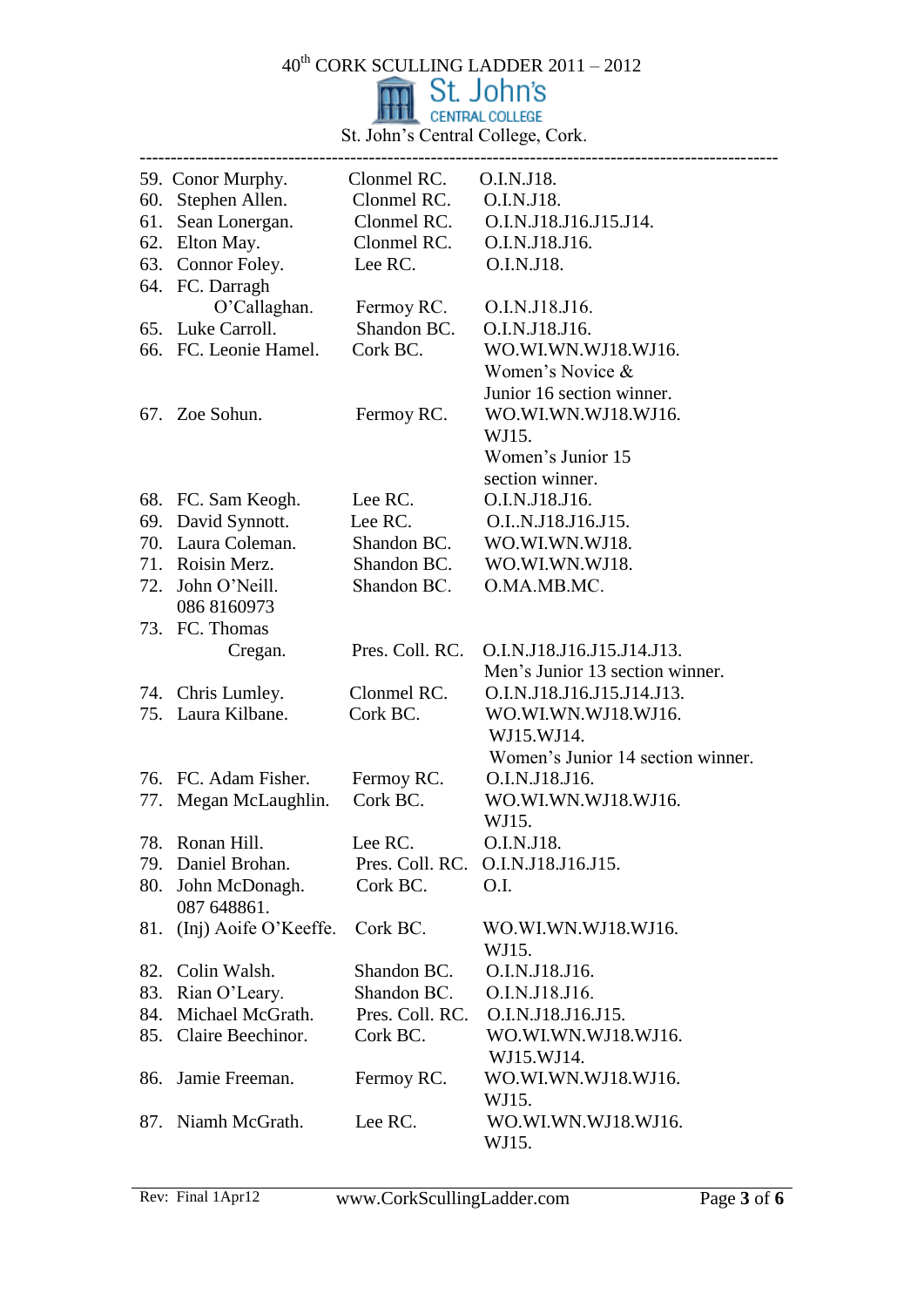$40^{\rm th}$  CORK SCULLING LADDER  $2011$  –  $2012$ 

|     | St. John's             |
|-----|------------------------|
| THE | <b>CENTRAL COLLEGE</b> |

|                                      |                 | 88. Clodagh Deasy. Cork BC. WO.WI.WN.WJ18. |
|--------------------------------------|-----------------|--------------------------------------------|
| 89. FC. Eimear Ryan. Fermoy RC.      |                 | WO.WI.WN.WJ18.WJ16.                        |
| 90. Mark Breen.                      | Lee RC.         | WJ15.<br>O.I.N.J18.J16.                    |
| 91. Peter Collins.                   | Lee RC.         | O.I.N.J18.J16.                             |
| 92. *Tony Corcoran.                  | Lee Valley RC.  | O.MA.MB.MC.MD.ME.MF.MG.                    |
| 087 2549824                          |                 | Men's Masters E, F & G<br>section winner.  |
| 93. Joe Hegarty.                     | Cork BC.        | O.I.N.J18.J16.                             |
| 94. Ciara Quinlan.                   | Cork BC.        | WO.WI.WN.WMA.                              |
| 95. Siobhan Power.                   | Cork BC.        | WO.WI.WN.WJ18.WJ16.                        |
| 96. Dan Fisher.                      | Fermoy RC.      | O.I.N.J18.J16.J15.                         |
| 97. Aoibhe Luke.                     | Cork BC.        | WO.WI.WN.WJ18.WJ16.                        |
| 98. Aine Creedon.                    | Cork BC.        | WO.WI.WN.WJ18.                             |
| 99. Katie Mackey.                    | Cork BC.        | WO.WI.WN.WJ18.                             |
| 100. Niamh O'Sullivan.               | Cork BC.        | WO.WI.WN.WJ18.WJ16.                        |
|                                      |                 | WJ15.                                      |
| 101. Eimear Cummins.                 | Lee RC.         | WO.WI.WN.WJ18.WJ16.                        |
|                                      |                 | WJ15.WJ14.WJ13.                            |
|                                      |                 | Women's Junior 13                          |
|                                      |                 | section winner.                            |
| 102. Seamus Sweeney.                 | Pres. Coll. RC. | O.I.N.J18.J16.J15.J14.                     |
| 103. Ciaran Hurley.                  | Shandon BC.     | O.I.N.J18.J16.J15.                         |
| 104. Dervla Devine.                  | Cork BC.        | WO.WI.WN.WJ18.WJ16.                        |
| 105. Alex Chadfield.                 | Clonmel RC.     | O.I.N.J18.J16.J15.                         |
| 106. Shaun O'Connell.                | Pres. Coll. RC. | O.I.N.J18.J16.J15.J14.                     |
| 107. Oscar Bradley.                  | Fermoy RC.      | O.I.N.J18.J16.J15.<br>WO.WI.WN.WJ18.WJ16.  |
| 108. Claire Synnott.                 | Lee RC.         | WJ15.WJ14.WJ13.WJ12.                       |
|                                      |                 | Women's Junior 12                          |
|                                      |                 | section winner.                            |
| 109. Shauna Kinsella.                | Clonmel RC      | WO.WI.WN.WJ18.                             |
| 110. Stephen O'Sullivan.             | Shandon BC.     | O.I.N.J18.J16.J15.J14.J13.                 |
| 111. FC. Ronan Byrne.                | Shandon BC.     | O.I.N.J18.J16.J15.J14.J13.                 |
| 112. Lara O'Brien.                   | Cork BC.        | WO.WI.WN.WJ18.WJ16.                        |
| 113. Aoife McGrath.                  | Lee RC.         | WO.WI.WN.WJ18.WJ16.                        |
| 114. Michael Grufferty.              | Pres. Coll. RC. | O.I.N.J18.J16.J15.J14.                     |
| 115. Caroline Murray.<br>087 9015378 | Cappoquin RC.   | WO.WI.                                     |
| 116. Clodagh Scannell.               | Shandon BC.     | WO.WI.WN.WJ18.WJ16.                        |
| 117. Tom Bond.                       | Pres. Coll. RC. | O.I.N.J18.J16.J15.                         |
| 118. Karen Jeffers.                  | Cork BC.        | WO.WI.WN.WMA.                              |
| 119. Andrew McCarthy.                | Pres. Coll. RC. | O.I.N.J18.J16.J15.J14.                     |
| 120. Barry Connolly.                 | Cork BC.        | O.I.N.J18.J16.J15.J14.J13.J12.             |
|                                      |                 | Men's Junior 12 section winner.            |
| 121. James Hodkinson.                | Shandon BC.     | O.I.N.J18.J16.                             |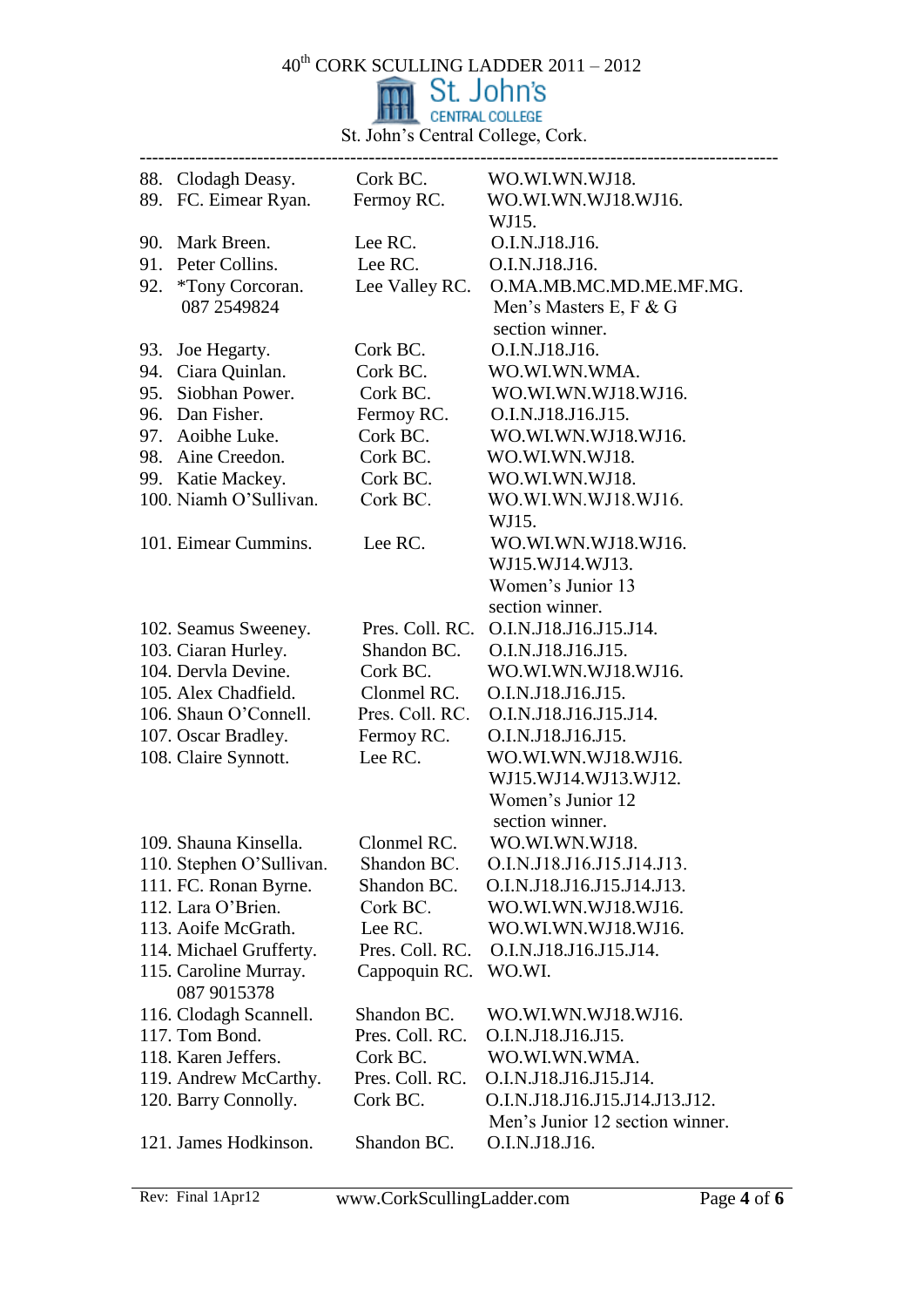# $40^{th}$  CORK SCULLING LADDER  $2011 - 2012$

| RI | St. John's      |
|----|-----------------|
|    | CENTRAL COLLEGE |
|    |                 |

| 122. Emmet O'Sullivan. Shandon BC. O.I.N.J18.J16.J15.J14.   |             |                                |
|-------------------------------------------------------------|-------------|--------------------------------|
| 123. Julian Larkin.                                         | Lee RC.     | O.I.N.J18.J16.J15.             |
| 124. (Inj) David Twomey. Pres. Coll. RC. O.I.N.J18.J16.J15. |             |                                |
| 125. $(Inj)$ Lauren                                         |             |                                |
| Connolly.                                                   | Cork BC.    | WO.WI.WN.WJ18.WJ16.            |
|                                                             |             | WJ15.                          |
| 126. Leah MacCurtain.                                       | Shandon BC. | WO.WI.WN.WJ18.WJ16.            |
| 127. Ciara McGrath.                                         |             | Cork BC. WO.WI.WN.WJ18.WJ16.   |
| 128. Neasa O'Brien. Lee RC. WO.WI.WN.WJ18.WJ16.             |             |                                |
| 129. Nina Hurley.                                           | Cork BC.    | WO.WI.WN.WMA.                  |
| 130. Sally Haugh.                                           | Lee RC.     | WO.WI.WN.WJ18.WJ16.            |
|                                                             |             | WJ15.                          |
| 131. Niamh McNally.                                         | Clonmel RC. | WO.WI.WN.WJ18.                 |
| 132. Santa Millere. Lee RC.                                 |             | WO.WI.WN.WJ18.WJ16.            |
| 133. Sam Butler.                                            | Lee RC.     | O.I.N.J18.J16.WJ15.            |
| 134. FC. Katie O'Neill.                                     | Fermoy RC.  | WO.WI.WN.WJ18.WJ1.             |
|                                                             |             | WJ15.                          |
| 135. Katie Nagle.                                           | Shandon BC. | WO.WI.WN.WJ18.WJ16.            |
|                                                             |             | WJ15.                          |
| 136. Martin Keohane.                                        |             | Pres. Coll. RC. O.I.N.J18.J16. |
|                                                             |             | J15.J14.J13.                   |
|                                                             | Cork BC.    | WO.WI.WN.WMA.                  |
| 137. Elaine Murray.<br>138. Eoin McDonagh.                  | Shandon BC. | O.I.N.J18.J16.J15.             |
|                                                             | Lee RC.     | O.I.N.J18.J16.                 |
| 139. Rory O'Sullivan.                                       |             | O.I.N.J18.J16.J15.J14.J13.     |
| 140. Hugh Deasy.                                            | Lee RC.     |                                |
| 141. David Murphy.                                          | Shandon BC. | O.I.N.J18.J16.J15.J14.         |
| 142. Sarah Jane O'Mahony                                    | Lee RC.     | WO.WI.WN.WJ18.WJ16.            |
|                                                             |             | WJ15.WJ14.WJ13.                |
| 143. Jim Conroy.                                            | Shandon BC. | O.MA.MB.MC.MD.ME.              |
| 144. Laura O'Connell.                                       | Cork BC.    | WO.WI.WN.WJ18.WJ16.            |
|                                                             |             | WJ15.                          |
| 145. Zoe Kampff.                                            | Shandon BC. | WO.WI.WN.WJ18.WJ16.            |
|                                                             |             | WJ15.                          |
| 146. Sophie Healy.                                          | Shandon BC. | WO.WI.WN.WJ18.WJ16.            |
|                                                             |             | WJ15.                          |
| 147. Ellen Atkinson.                                        | Shandon BC. | WO.WI.WN.WJ18.WJ16.            |
|                                                             |             | WJ15.                          |
| 148. Daisy Callanan.                                        | Shandon BC. | WO.WI.WN.WJ18.WJ16.            |
| 149. Rebecca O'Sullivan                                     | Shandon BC. | WO.WI.WN.WJ18.WJ16.            |
|                                                             |             | WJ15.                          |
| 150. Afraic O'Riordan.                                      | Cork BC.    | WO.WI.WN.WJ18.WJ16.            |
|                                                             |             | WJ15.                          |
| 151. Victor Cordon.                                         | Cork BC.    | O.I.N.J18.J16.                 |
| 152. Meg Holland.                                           | Shandon BC. | WO.WI.WN.WJ18.WJ16.            |
| 153. Claudia O'Sullivan.                                    | Shandon BC. | WO.WI.WN.WJ18.WJ16.            |
|                                                             |             | WJ15.WJ14.                     |